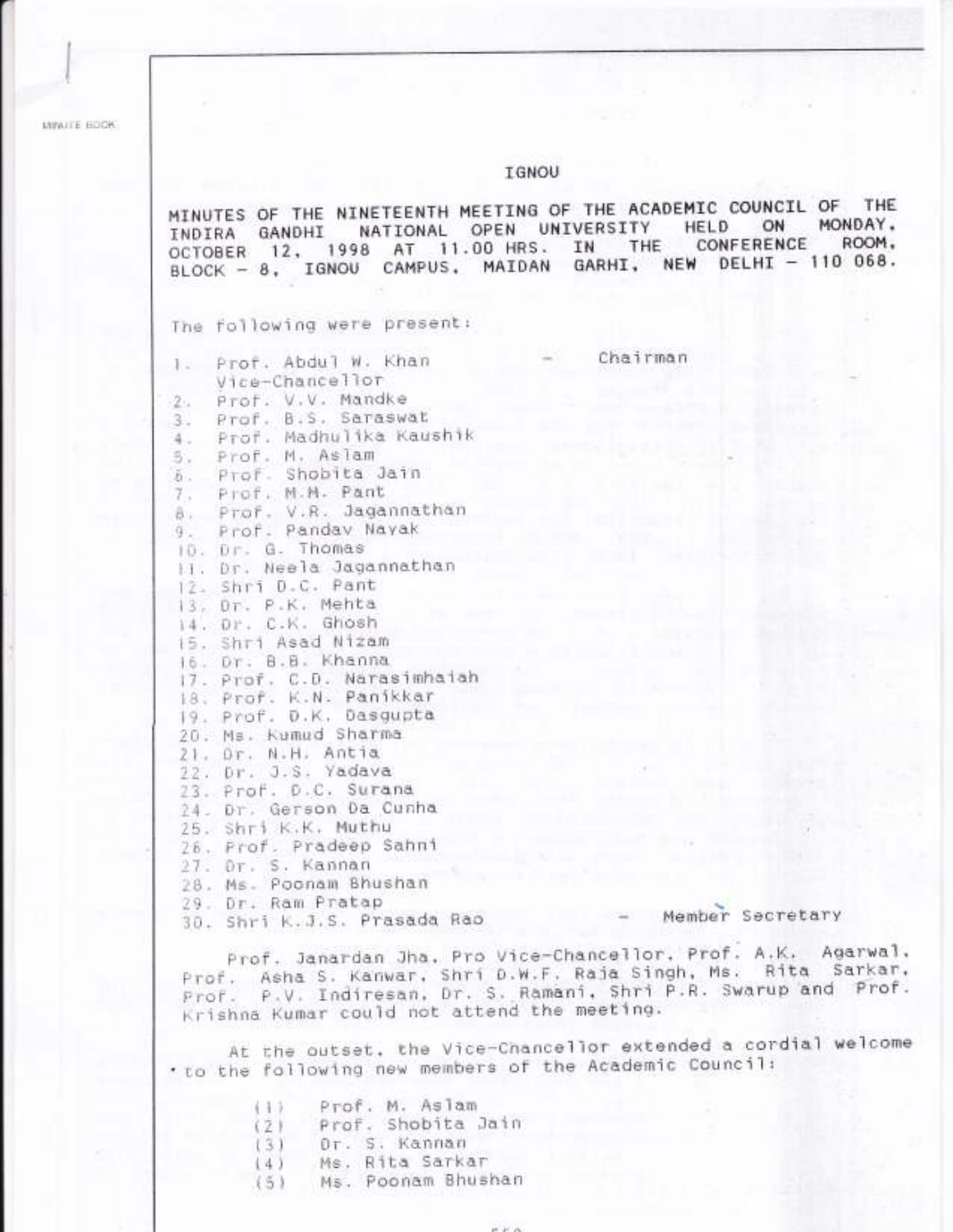The Council placed on record its appreciation to the following outgoing members:

- (1) Prof. Prabha Chawla
- Prof. Kapil Kumar  $(2)$
- (3) Mrs. Pity Kaul
- (4) Or. (Ms). Parvin Sinclair

The Vice-Chancellor, in his introductory remarks, assured the members that he will carry on the academic traditions of the University. He mentioned that he considers it his privilege to take on the responsibilities of this great institution. He briefly mentioned about the progress and developments that have taken place in the last four months. He said that at a recently held meeting organised by Department of Electronics, he was happy to find that there is an overall acceptance/recognition of the IGNOU as a premier institution having tremendous potentialities in the field of distance education. The Secretary, Department of Electronics, expressed his willingness for opening up partnership with IGNOU in developing programmes for the taining of IT professional for international market.

He informed the members that he has visited some of the Regional Centres/Study Centres of IGNOU. There is a lot of demand everywhere for education and training. So far as the quality of IGNOU study materials is concerned, there has been no The fact that the sale of IGNOU study complaint by anyone. materials stands to the tune of Rs. I Crore is an indication that the material is generally of very high quality.

The Vice-Chancellor, however, was concerned with the fact that the benefits of IGNOU Programmes have not fully reached the disadvantaged groups of the society. In this connection, he has constituted a Task Force with the objectives of identifying programmes for improving the needs of the socially, economically, physically and geographically disadvantaged sections. He also informed that there is a continuous monitoring of the Student Support Services by a Task Force.

with the above introductory remarks the following agenda items were taken up for consideration.

#### TO CONFIRM THE MINUTES OF THE 18TH MEETING OF THE ITEM NO. 1 ACADEMIC COUNCIL HELD ON 3-2-98 AND TO NOTE THE ACTION TAKEN THEREON.

The Academic Council considered the confirmation AC 19.1.1 of the minutes of the 18th meeting of the Academic Council held on February 3, 1998. Comments were on Item No.12 clarifying that the received proposal was from the School of Humanities and not from the School of Education. Comments were also received on Item No.16 suggesting modification to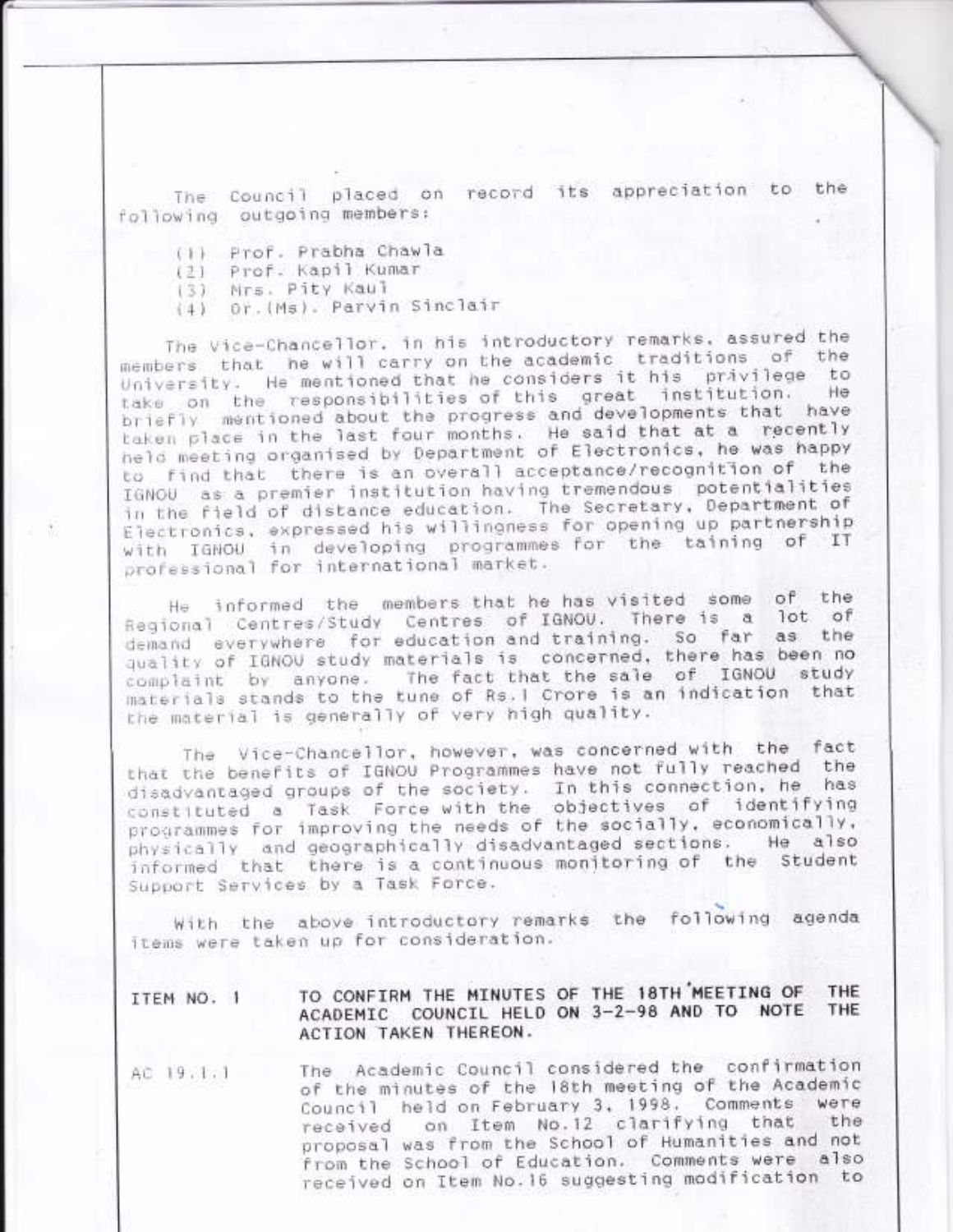Resolution No. AC 18.16.1 as indicated below: '

"The Council considered the Scheme and approved it in principle, to be run on a pilot basis for a few courses with large registrations and further decided that Director. SR&E will put up a concrete proposal in the next Academic Council meeting to implement the Scheme."

The Council agreed to the suggested modifications.

AC 19-1-2 With the above modifications, the Academic Council confirmed the Minutes of its 18th meeting held on February 3, 1998. The Council also noted the action taken on the Minutes.

### CONSIDER AND APPROVE THE AMENDMENT TO CLAUSE TO ITEM NO. 2 1(3) OF THE ORDINANCE ON ADMISSION, ELIGIBILITY, DURATION AND STRUCTURE OF VARIOUS DEGREE/DIPLOMA AND CERTIFICATE PROGRAMMES AND COURSES.

- The Director, Student Registration and Evaluation AC 19:2:1 Division, IGNOU, explained briefly the background of the proposed amendment to Clause 1(3) of the Ordinance on Admission, Eligibility, Duration and Structure, etc. He also made a reference to the legal opinion of Shri W.C. Chopra, Legal Counsel, on the provisions of the Ordinance  $1(3)$  for outsourcing the Entrance Tests to outside agencies.
- The Council approved the proposed amendment<br>(Appendix-1) to Clause 1(3) of the Ordinance on AC 19.2.2 The Admission, Eligibility, Duration and Structure of and Certificate various Degree/Diploma Programmes/Courses.
- TO CONSIDER AND APPROVE THE PROPOSAL TO OPEN ITEM NO. 3 IN TEACHING ENGLISH ADMISSION FOR CERTIFICATE (CTE) PROGRAMME FOR TEACHERS WHO HAVE SUCCESSFULLY **BACHELOR** OF ELEMENTARY EDUCATION COMPLETED (B.EL.Ed), PRIMARY TEACHERS TRAINING  $(PTT)$ AND ELEMENTARY TEACHERS TRAINING (ETT).
- While considering the proposal, the following  $AC$  19.3.1 observations were made:
	- The admission should not be restricted to  $(7)$ Teachers with Primary Teachers Training  $only.$
	- There is a qualitative difference between  $(11)$ far  $SO$ graduates and non-graduates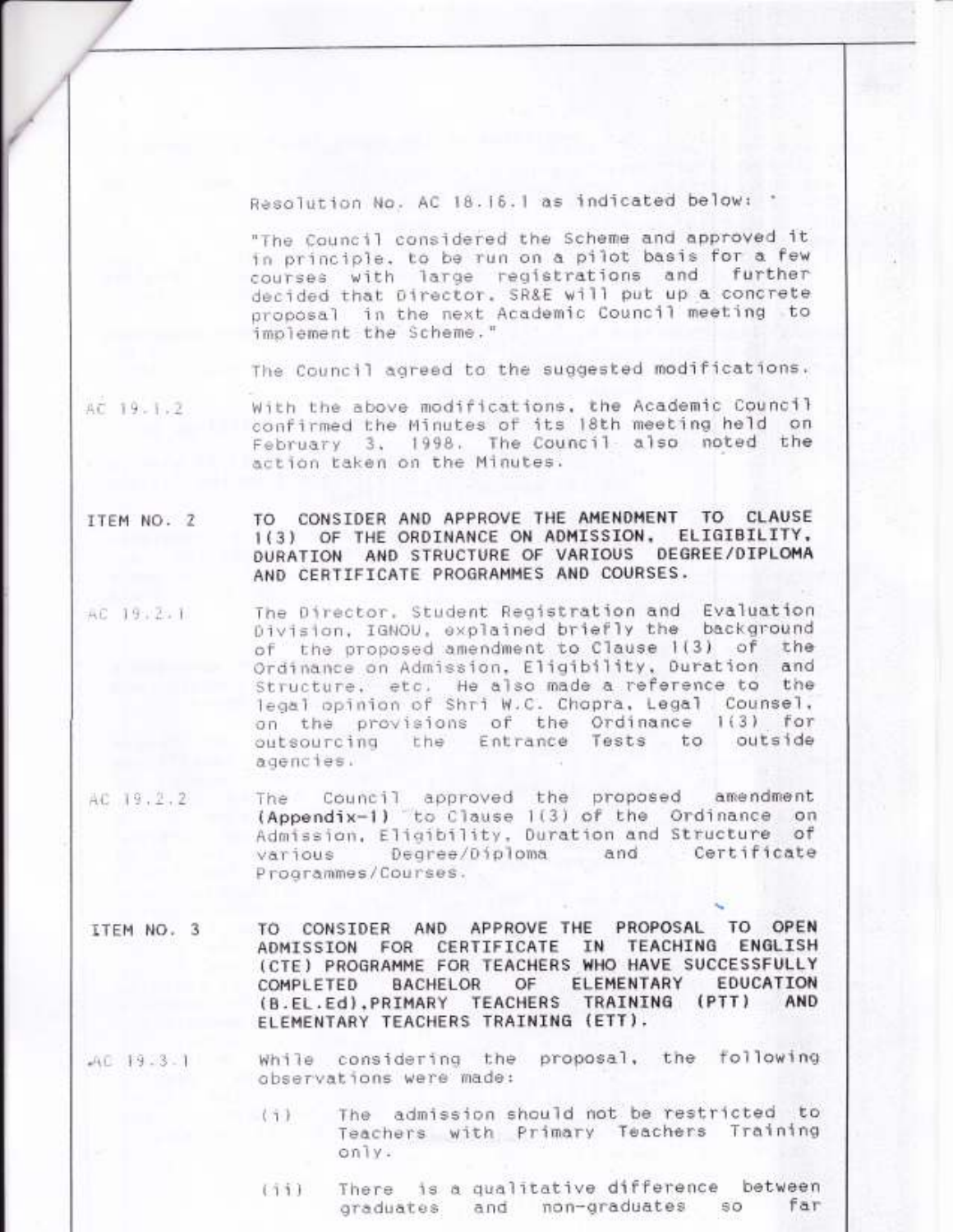admission at the entry level is concerned.

(iii) The basic eligibility criteria need not be examined de novo.

AC 19.3.2

- Council approved the proposal to open The admission for Certificate in Teaching of English (CTE) programme with the following modifications:
	- B.El.Ed. being a four year degree programme  $(1)$ combining graduate Course and B.Ed. courses, students should be eligible after completion of -
		- (a) Bachelor of Elementary Education, or,
		- (b) Atleast three years of B.El.Ed with a completion Certificate from the College authority concerned.
- $(11)$ Teachers who have successfully completed Two year Primary Teacher Training and Elementary Teacher Training of two years duration after 10+2 run by any State Government.

## TO CONSIDER AND APPROVE THE PROPOSAL OF AWARDING A ITEM NO. 4 CERTIFICATE IN RURAL DEVELOPMENT TO A LEARNER WHO SUCCESSFULLY COMPLETES RDD-1, RDD-2 & RDD-3.

AC 19.4.1

The Council considered the proposal at length regarding the rationale of offering a Certificate in Rural Development. The Director, School of Continuing Education, a member of the Council, outlined the need, urgency and the background of the Programme in Rural Development. He informed<br>that initially a Diploma Programme in Rural Development has been launched. As the School gained more experience in implementing the Programme, it has been observed that some students could not complete the Diploma Programme for some reasons or the other. Consequently, the School Board identified three compulsory courses RDD-1, RDD-2 and RDD-3 with six credits each for awarding a Certificate to those who successfully complete these three courses. On a demand from members for information, more. the Director, School  $oF$ Continuing Education provided additional information the course of the meeting in pertaining to the syllabus of the Rural<br>Development Programme for facilitating the understanding of the rationale of this proposal.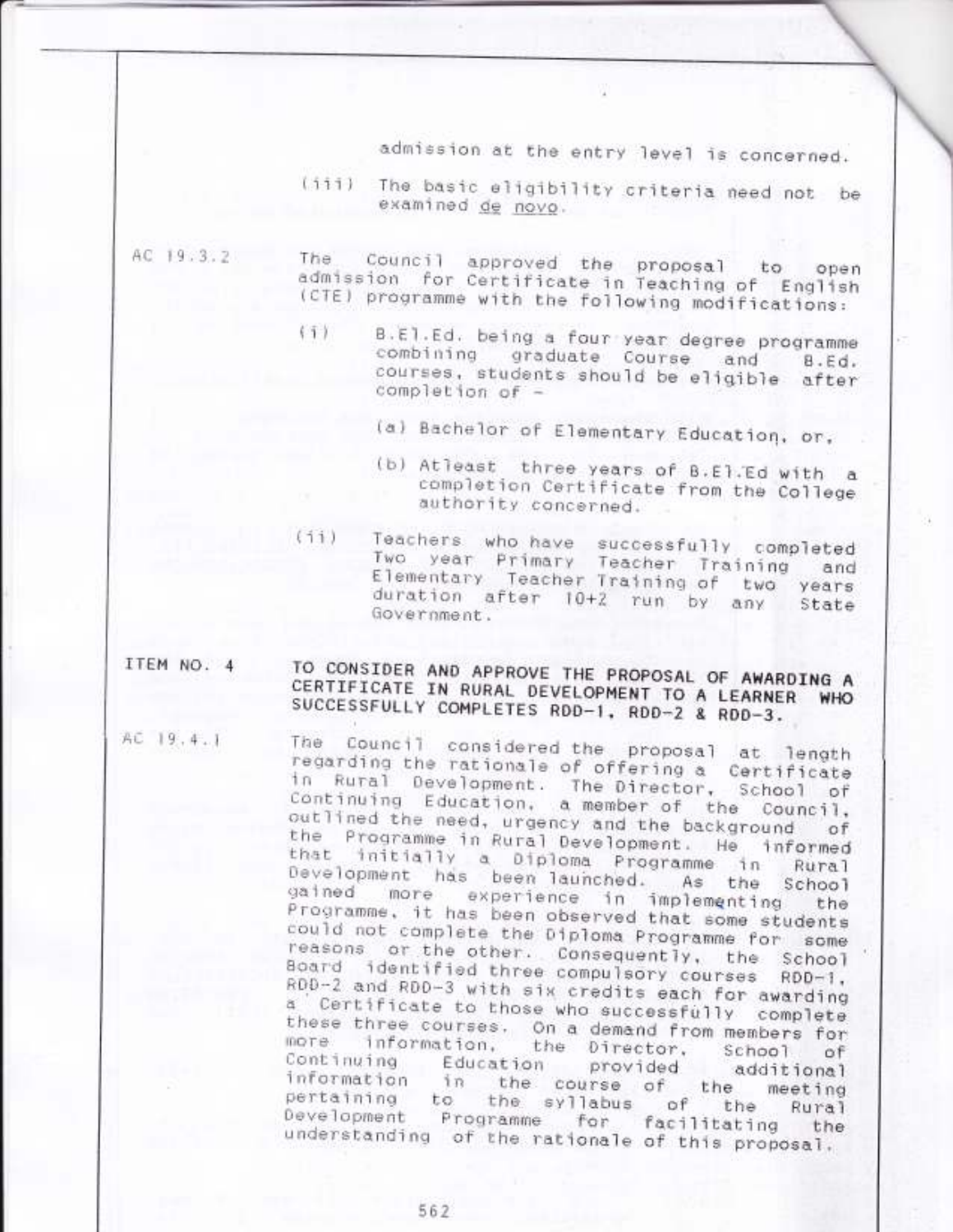ITE BOOK

The Council approved the proposal of awarding AC 19.4.2 Certificate in Rural Development to a learner who successfully completes three compulsory courses of the Diploma in Rural Development, namely, Rura<sub>l</sub> Development : Indian Context (RDD-1), Rural and Rural Development Programmes (RDD-2) Development Planning and Management (RDD-3) with each course having six credits.

TO REPORT CERTIFICATION OF CONSTRUCTION TRADESMEN ITEM NO. 5 AND SUPERVISORS THROUGH IGNOU/CIDC COLLABORATION UNDER CONSTRUCTION WORKER VOCATIONAL PROJECT QUALIFICATION (CWVQ) PROGRAMME.

- A modified note on the subject was tabled at the AC 19.5.1 meeting which was considered by the Academic Council. While considering this Report. the following issues were raised:
	- What is the status of the Certificate  $(1)$ issued for the Programme?
	- Since the Student Registration & Evaluation  $(11)$ (SR&E) Division do not have record of the registration as also SR&E Division does not process the evaluation of the students under this Programme, whether the Registrar of the University can put his signature on the Certificate.
	- (iii) Whether this Certificate Programme has gone through the normal channel of scrutiny and the approval of the concerned authority like the Academic Council, etc.
	- Flexibility to cater to the disadvantaged  $(iv)$ groups in the area of extension programmes.

AC 19.5.2

The Director, School of Enginnering and Technology informed that this Programme is an extension of the IGNOU-CIDC Partnership Project within the framework of MoU signed between IGNOU and CIDC for skill development of construction workers. The Board of Management had approved the MoU signed between the IGNOU and the CIDC in its meeting held on January 19, 1998. The Director, further, informed that this proposal has gone through the bodies like the School Board of the School of Engineering and Technology, which approved the Project Proposal on January 9, 1998 and Extension Council. The Academic Council held on February 3. 1998 approved the concept of Extension Education activities as part of School activities. The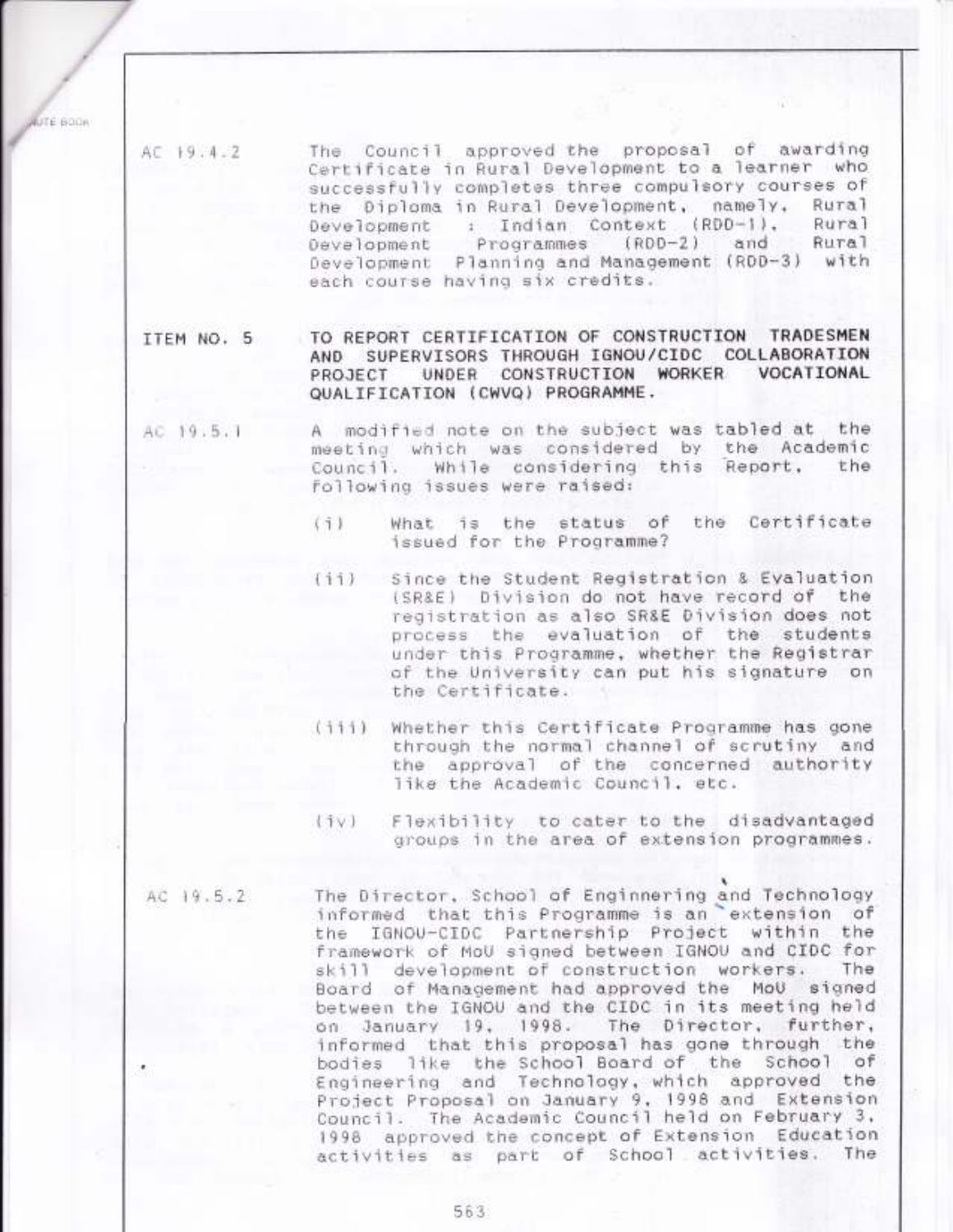Director also informed that this Project Proposal is a result of detailed study and deliberations after which the Programme has been remodelled in terms of the requirements such as basic competency, performance criteria, performance evidences. supplementary evidences, prior achievement evidences and assessment and certification mechanism, etc.

AC 19.5.3

The Council, after examining the various aspects of the proposal decided (i) That the Vice Chancellor may appoint a small group to look into various issues involved in awarding competency based certification and other issues relating to extension programmes; and (ii) noted and accepted the on Certificate of Construction Report Tradesmen and Supervisors through IGNOU-CIDC Collaborative Project under Construction Worker Vocational Qualification (CWVQ) Programme.

### ITEM NO. 6 TO CONSIDER AND APPROVE THE PROPOSAL OF **MBA** (BANKING AND FINANCIAL SERVICES) PROGRAMMES IN COLLABORATION WITH INDIAN INSTITUTE OF BANKERS, MUMBAI.

- AC 19.6.1 The Director, School of Management Studies. informed the Members that the programme structure for the above Programme has already been approved the Academic Council in its 18th Meeting bv: held on February 3, 1998. The MoU between IGNOU and Indian Institute of Bankers, Mumbai has been signed by the Vice-Chancellor, IGNOU and the Governor, Reserve Bank of India on September 21, 1998. The launch of this Programme has been proposed in June 1999.
- AC 19.6.2 The Council considered and approved the proposal as made in the Agenda Note relating to **MBA** (Banking and Financial Services) Programme  $in$ collaboration with the Indian Institute οf Bankers, Mumbai.

#### ITEM NO. 7 TO RATIFY THE ACTION TAKEN BY THE VICE-CHANCELLOR IN ALLOWING SECOND CYCLE OF ADMISSION IN CERTIFICATE PROGRAMMES IN COMPUTING & BACHELOR PREPARATORY PROGRAMMES COMMENCING JULY, 1998.

AC 19.7.1 The Director, School of Computer & Information Science, informed the members that in pursuance of the decision taken by the Coordination Committee in its meeting held on December 9, 1997 and with the approval of the Vice-Chancellor, admissions for Certificate Programme in Computing and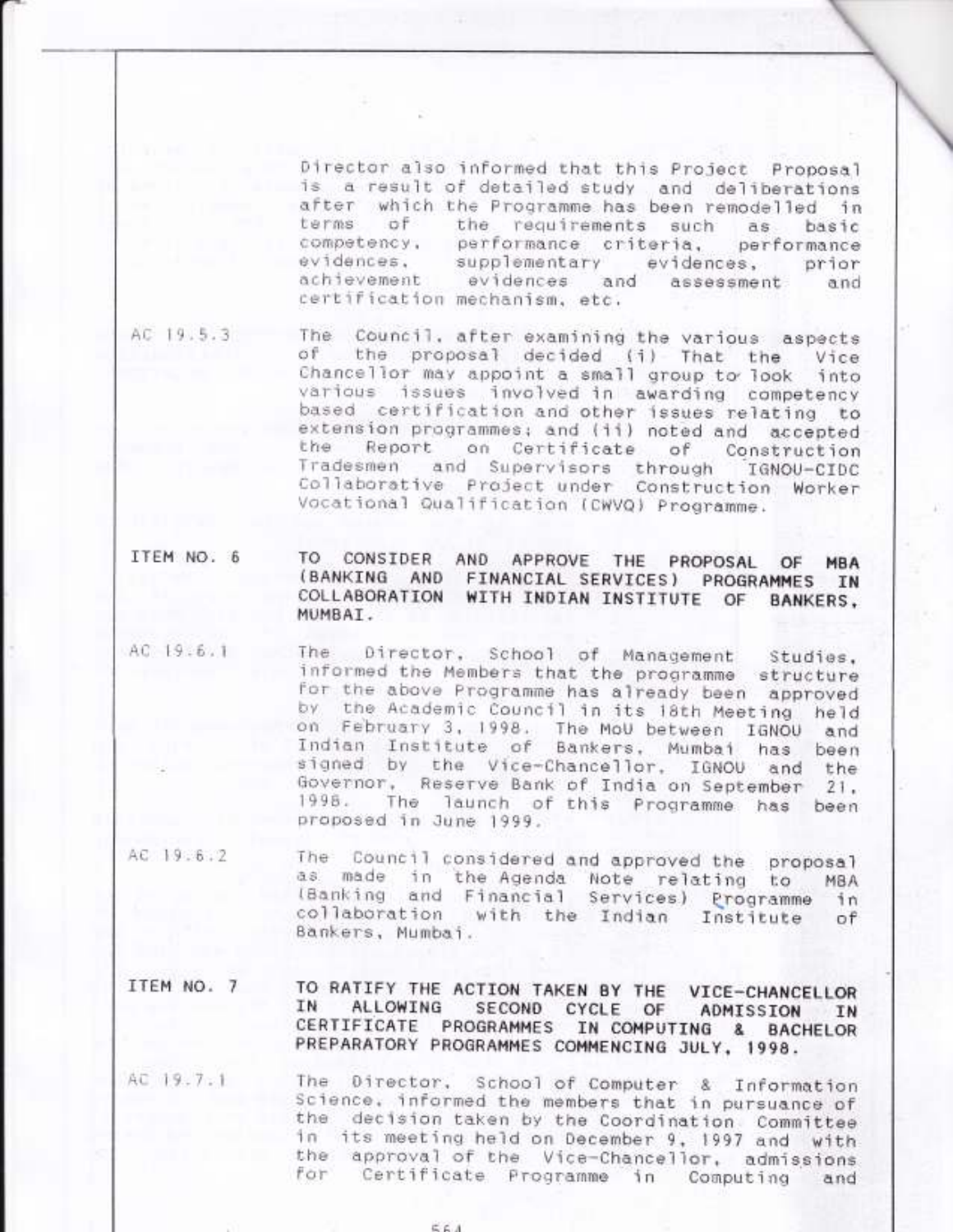Bachelor Preparatory Programmes, where the enrolment was more than 1.000 candidates in the first cycle of admission, were finalised in the. first week of June, 1998. The session commenced from July, 1998 and the candidates registered for programmes will take their term-end<br>ation in December, 1998. He further these examination informed that in future second cycle of admission process will be done from February 1 - April 30 for all Certificate Programmes where the enrolment exceeds 1.000 candidates in a year.

The Council ratified the action taken by the AC 19.7.2 Vice-Chancellor in allowing the Second Cycle of Admission in Certificate Programmes in Computing & Bachelor Preparatory Programmes commencing in July, 1998.

BODA

TO RATIFY THE ACTION TAKEN BY THE VICE-CHANCELLOR ITEM NO. 8 IN ALLOWING THE SECOND CYCLE OF ADMISSION FOR ALL THE COMPUTER PROGRAMMES THROUGH INTERNET MODE.

- The Director, School of Computer & Information AC 19.8.1 Sciences, briefly informed the members about the background relating to the second cycle  $\sigma$ f admission for Computer programmes through internet mode from July, 1998.
- Some members expressed concern regarding the AC 19.8.2 delivery mechanism in this type of programmes which are done through electronically. There was also querries regarding the E-Commerce (Electronic Commerce) which is in demand by many business houses. Members also wanted to know in what way the internal assessment system of this Programme has been done.
	- After some discussion, the Council decided to AC 19.8.3 constitute a Committee to go into all the details to consider the following issues:
		- The fee structure for INTERNET students.  $(1)$
		- $(11)$ Online testing programme.
		- (iii) Making a suitable Ordinance concering the examination system for the programmes.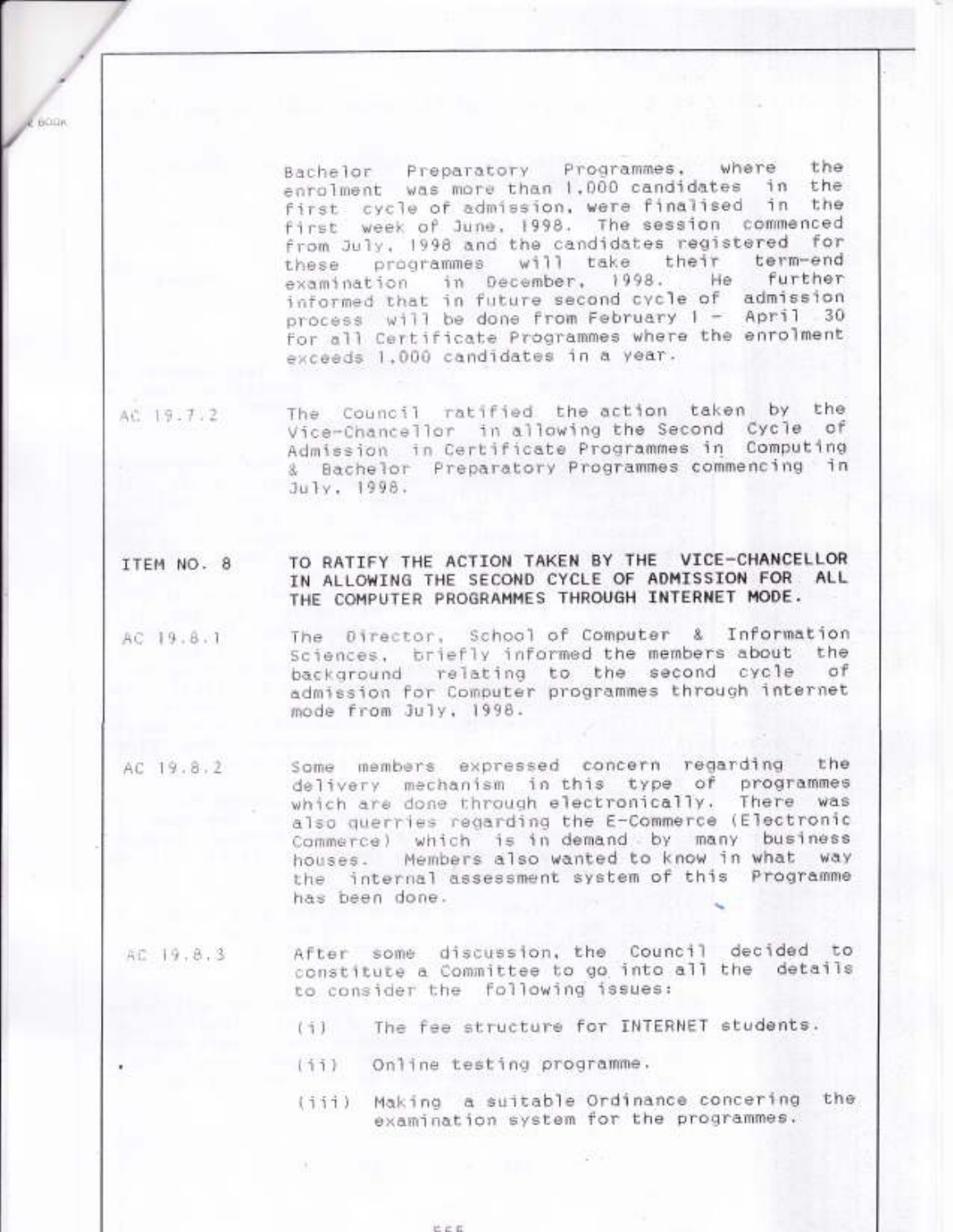AC 19.8.4

The composition of the above Committee would be as under:

- $(1)$ Director Convener Regional Services Division
- $(11)$ Director Member of the School concerned
- (iii) Director, Member Student Registration & Evaluation Division.

ITEM NO. 9

**JANGALANC** *BAFFIAL* 

### TO RATIFY THE ACTION TAKEN BY THE VICE-CHANCELLOR IN ALLOWING SECOND CYCLE OF ADMISSION THROUGH PARTNER INSTITUTIONS FOR BACHELOR DEGREE PROGRAMMES IN COMPUTER APPLICATION.

- The Director, School of Computer and Information AC 19.9.1 Sciences informed the members that, since the internet facilities are still not available everywhere in the country and there is heavy demand for computer programmes, requests have been received from Partner Institutions of the<br>University and the students to offer admission by starting second cycle in traditional mode through Partner Institutions. Keeping in view the fact that most of the candidates across the country will get their result of 10+2 in April-June and would be eager to enrol for IGNOU Programmes immediately after the declaration of result like other conventional universities, it would be desirable to open admission by starting a second cycle. In view of this background, the Vice-Chancellor took the following decisions:
	- The University may start a second cycle of  $(a)$ admission for Bachelor degree programme in Computer Application (BCA) through Partner Institutions with immediate effect lest we loose a year again.
	- This year, the admission would be deemed to  $(b)$ be w.e.f. ist July, 1998 and the term-end examinations will be held in June and December as hithertofore.
	- $(c)$ Admission may be offered to all the through Partner Institutions candidates also and the prospectus now on sale may be utilised for admission through second cycle by the university as well as the partner institutions.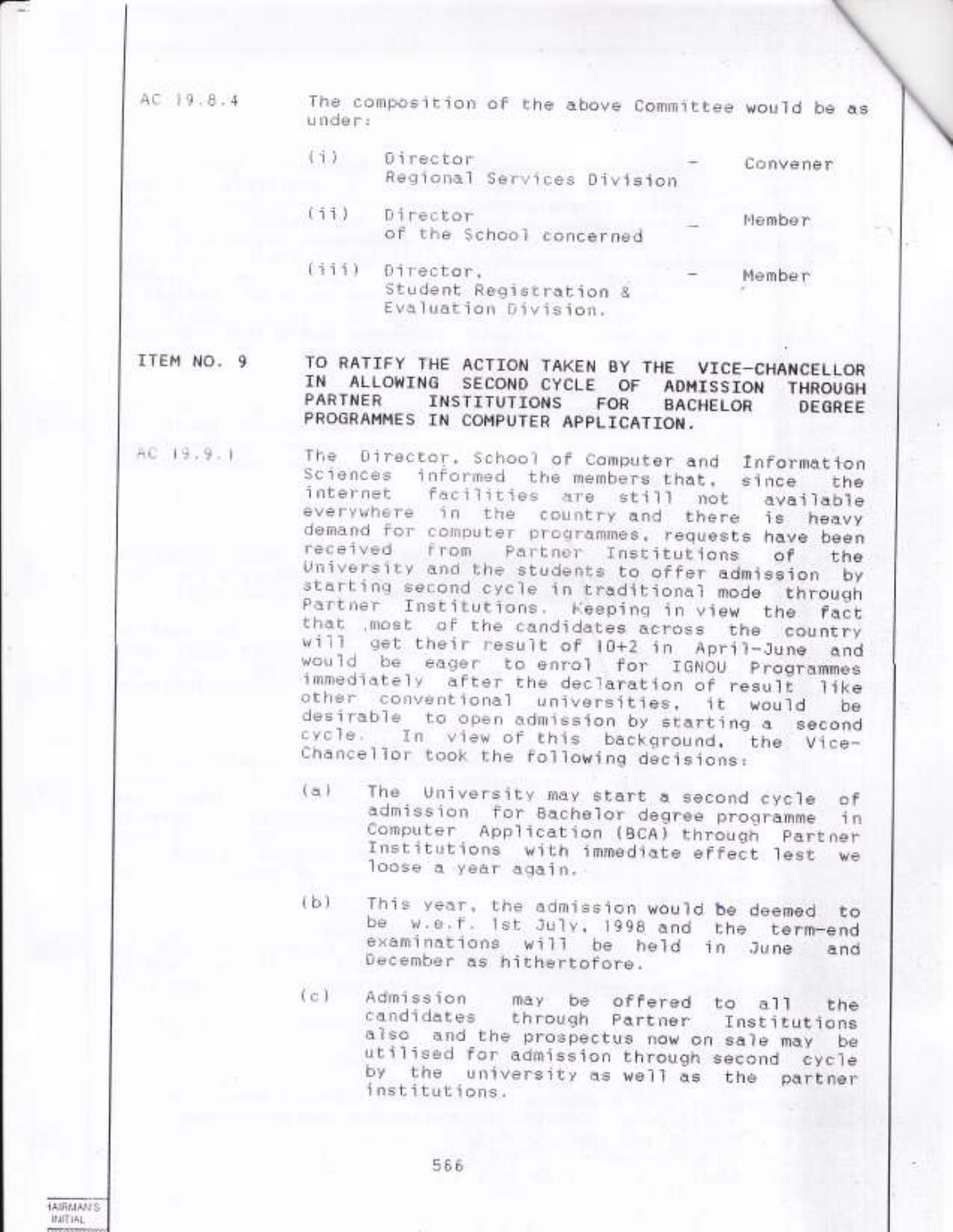UTE BOOK

- $(d)$ admissions should be finalised The by Partner Institutions and study materials despatched by the Partner. Institutions direct to the registered students.
- The admission data be made available  $(e)$ Student Registration & Evaluation ha. Division by the Partner Institutions one month before commencement of the session.

The decision of the Vice-chancellor on the above points has been notified for implementation.

AC 19.9.2 The Council ratified the action taken by the Vice-Chancellor in allowing the Second Cycle of Admission through Partner Institutions for Bachelor Degree Programmes  $in$ Computer Application.

- ITEM NO. 10 TO CONSIDER AND APPROVE THE GRANT OF SCHOLARSHIP TO. DISABLED PERSONS BY NATIONAL CENTRE FOR PROMOTION OF EMPLOYMENT OF PEOPLE & **DISABLED** RESERVATION OF SEATS FOR DISABLED PERSONS FOR ADMISSION.
- AC 19.10.1 While considering the subject, the Vice-Chancellor informed the members that as a part of the responsibility of the educational institution. is a need for flexibility in matters of there admission, etc. in extending the programmes to the disabled groups. In this context, he informed the members the steps taken by the University in constituting a Task Force for the disadvantaged groups. The Members were informed that the Rehabilitation Council of India has proposed to support such programmes meant for the disabled and the disadvantaged groups. The Vice-Chancellor informed the members that various Non-Governmental Organisations (NGOs) and voluntary organisations have been doing good work for these groups and meaningful cooperation is needed between Universities and NGOs.

AC 19.10.2

With the above observations, the Council approved:

Reservation of 3% seats for persons with To a disabilities as per clause 39 of The Persons Disabilities (Equal Opportunity, With Protection of Rights and Full Participation) Act 1995 for admission in various programmes of the university.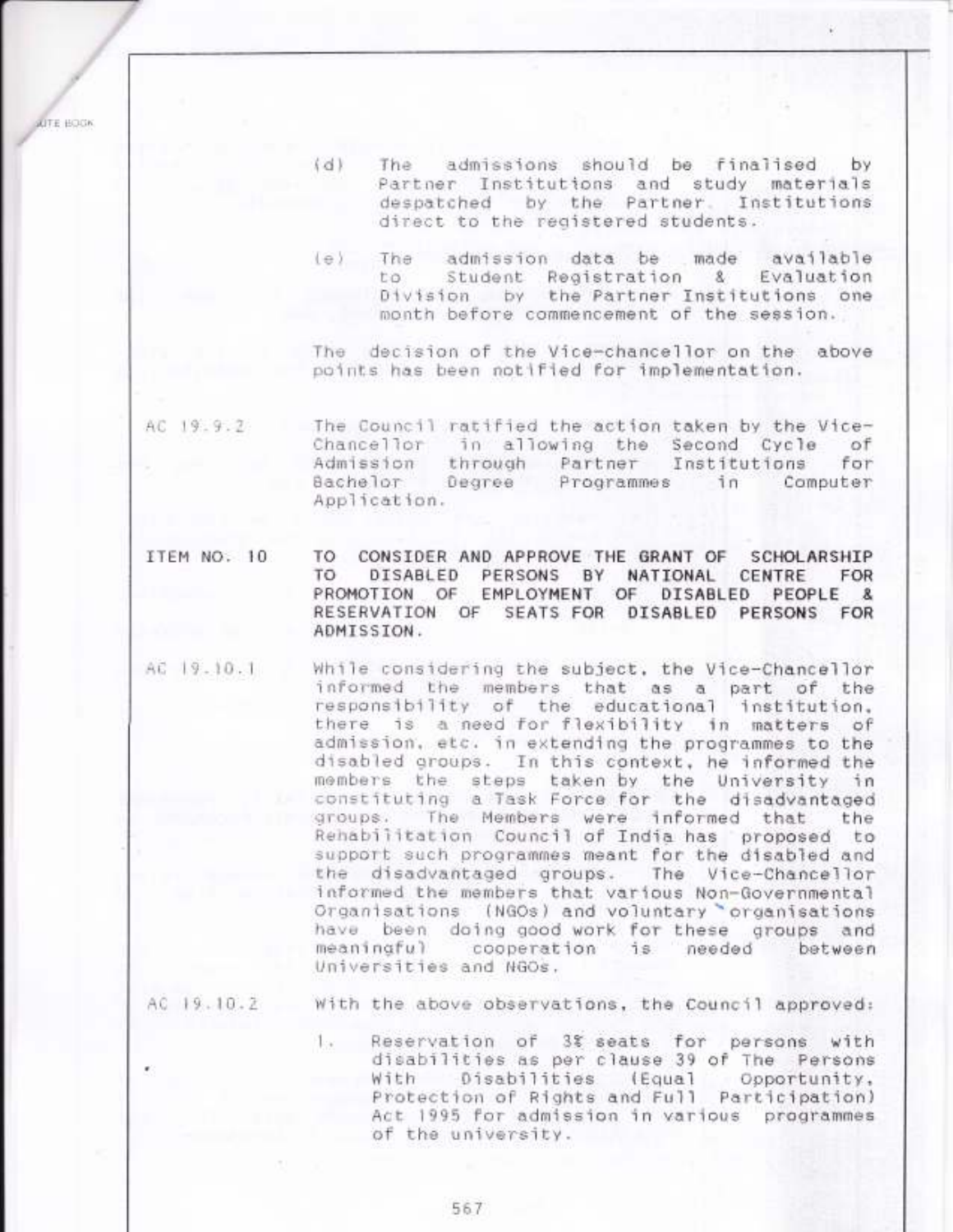2. Adopt scholarship scheme of National Centre for Promotion of Employment of Disabled People (NCPEDP) for Post Graduate level programmes as detailed in Appendix - 2.

# ITEM NO. 11 TO CONSIDER AND APPROVE

- 1) A PROPOSAL FOR ENTRANCE TEST FOR THE B.SC. (NURSING) PROGRAMME, AND
- ii) TO RATIFY THE ACTION TAKEN BY THE VICE-CHANCELLOR IN APPROVING THE GRADING FOR  $HSTT4.$
- AC 19.11.1 The Council considered and approved :
	- $(7)$ the proposal for Entrance Test for the B.Sc. (Nursing) Programme: and
	- $(11)$ ratified the action taken by the Vice-Chancellor in approving the grading for HS1T4 (English) as under: .
	- A 80% and above Outstanding 5 Distinction
	- $70 798$ 8 Very Good 4 1st Division
	- $C = 60 698$ Good 3 2nd Division
	- 0 40-49.9% Satisfactory 2 Pass
	- E Less than 40% Unsatisfactory 1
- TO CONSIDER AND APPROVE THE DETAILED PROGRAMME ITEM NO. 12 REPORT FORM (DPR) FOR THE CERTIFICATE PROGRAMME IN LABOUR IN DEVELOPMENT.
- While considering the proposal the members raised AC 19.12.1 queries with regard to the nomenclature, Type and the level of the Programme.
- AC 19.12.2 The Programme Coordinator clarified that the nomenclature is "Certificate in Labour in Development". The Programme is a general programme at the Certificate level instead of professional programme at the under graduate level as earlier proposed.
- AC 19.12.3 Noting the above observations, the Council approved the Detailed Programme Report (DPR-3) Form as made in the Agenda Note for the Certificate Programme in Labour in Development.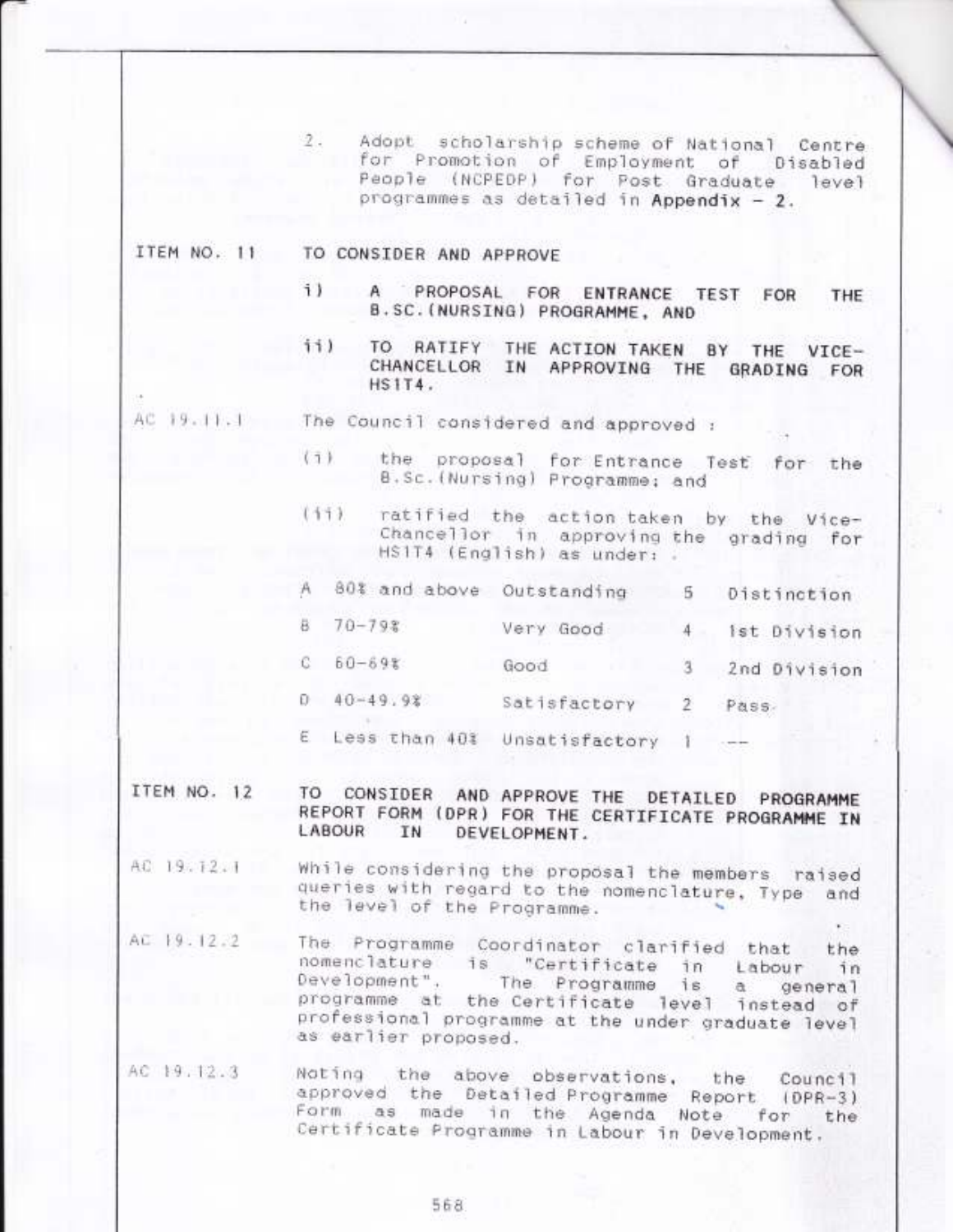**MNUTE BOOK** 

ITEM NO. 13 TO CONSIDER AND APPROVE AN AMENDMENT TO THE ORDINANCE ON CONDUCT OF EXAMINATIONS AND EVALUATION OF STUDENT PERFORMANCE WITH REGARD TO THE MODERATION BOARD FOR MODERATION OF QUESTION PAPERS.

AC 19, 13.1

The Board considered and approved the amendment to the Ordinance as under:

Existing provision

Proposed amendment

Clause 7(A)(1)

c) Three experts in discipline/ the specialisation nominated by the Vicechancellor of whom two shall be external and one internal

Members

Clause  $7(A)(1)$ 

c) Two experts in the discipline/ specialisation to be nominated by the Vice-Chancellor of whom one shall be external and one, internal.

Members

Provided that Director  $of$ the School Concerned may co-opt or associate any other expert(s), if required.

AC 19.13.1

Further, the Council also approved the proposed new Sub-Clause (d) under Clause 7(A)(1) to provide for quorum for meetings of the Moderation Board as given below:

d) Three members shall constitute the quorum for meetings. "

TO CONIDER AND APPROVE THE DETAILED PROGRAMME ITEM NO. 14 FORM (DPR - 3) FOR THE CERTIFICATE REPORT PROGRAMME IN HUMAN RIGHTS.

AC 19.14.1 While considering the Detailed Programme Report (DPR-3) Form for the Certificate Programme in Human Rights, the members sought clarifications<br>with regard to the credits for the course, contents of theory and practicals and fees. After considering the rationale outlined by the Project